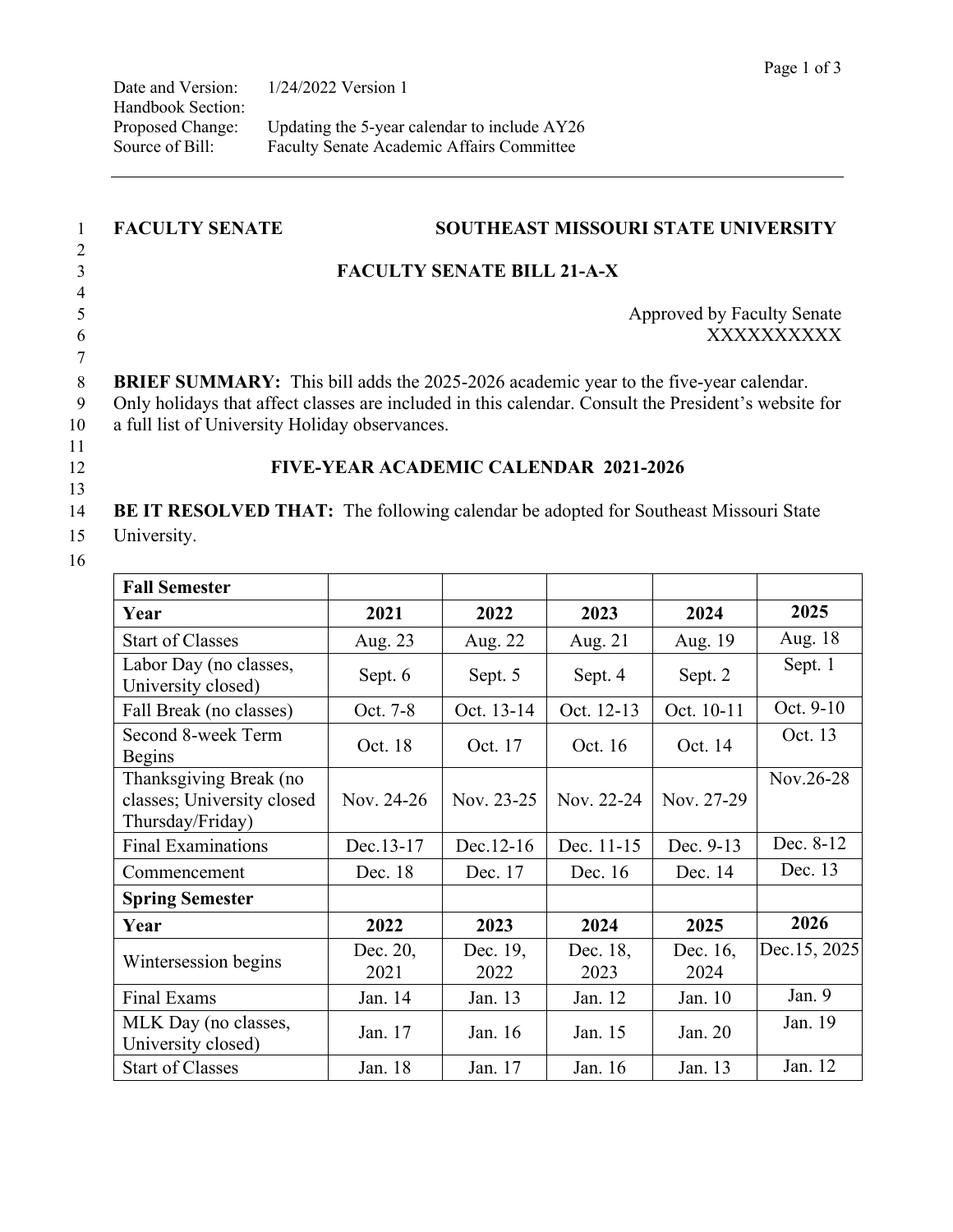| Date and Version: | $1/24/2022$ Version 1                        |
|-------------------|----------------------------------------------|
| Handbook Section: |                                              |
| Proposed Change:  | Updating the 5-year calendar to include AY26 |
| Source of Bill:   | Faculty Senate Academic Affairs Committee    |

| Second 8-week Term                                                                           | Mar. 10    | Mar. 9     | Mar. 7             | Mar. 6     | Mar. 5     |
|----------------------------------------------------------------------------------------------|------------|------------|--------------------|------------|------------|
| <b>Begins</b>                                                                                |            |            |                    |            |            |
| Spring Break (no classes,<br>University remains open)                                        | Mar. 14-18 | Mar. 13-17 | Mar. 11-15         | Mar. 10-14 | Mar. 9-13  |
| Designated Holiday (no<br>classes, University<br>closed)                                     | Apr. 15    | Apr. 7     | Mar. 29            | Apr. 18    | Apr. 3     |
| <b>Final Exams</b>                                                                           | May 9-13   | May 8-12   | May 6-10           | May 5-9    | May $4-8$  |
| Commencement                                                                                 | May 14     | May 13     | May 11             | May 10     | May 9      |
| <b>Summer Terms</b>                                                                          |            |            |                    |            |            |
| Year                                                                                         | 2022       | 2023       | 2024               | 2025       | 2026       |
| Start of 1st 4-, 1st 6- and<br>12-week sessions                                              | May 16     | May 15     | May $13$           | May 12     | May 11     |
| End of 1st 4-week session                                                                    | Jun. 9     | Jun. 8     | Jun. $6$           | Jun. 5     | Jun. 4     |
| Start of 2nd 4- and 8-<br>week sessions                                                      | Jun. 13    | Jun. 12    | Jun. 10            | Jun. 9     | Jun. $8$   |
| End of 1st 6-week session                                                                    | Jun. 23    | Jun. 22    | Jun. 20            | Jun. 19    | Jun. 18    |
| Start of 2nd 6-week<br>session                                                               | Jun. 27    | Jun. 26    | Jun. 24            | Jun. 23    | Jun. 22    |
| Independence Day (no<br>classes, University<br>closed)                                       | Monday     | Tuesday    | Thursday           | Friday     | Friday     |
| 2nd 4-, 2nd 6-, 8- and 12-<br>week session classes meet<br>Friday due to<br>Independence Day | Jul. 8     | Jul. 7     | Jul. 5             |            |            |
| End of 2nd 4-week<br>session                                                                 | Jul. 7     | Jul. 7     | Jul. 5             | Jul. 3     | Jul. 2     |
| Start of 3rd 4-week<br>session                                                               | Jul. 11    | Jul. 10    | Jul. 8             | Jul. 7     | Jul.6      |
| Final Exams for 3rd 4-,<br>2nd 6-, 8- and 12-week<br>sessions                                | Aug. 3-4   | Aug. 2-3   | Jul. 31-<br>Aug. 1 | July 30-31 | Jul. 29-30 |

17

18 \*\*\*

Action **Date**<br>
Introduced to Senate **Action** 

Second Senate Meeting